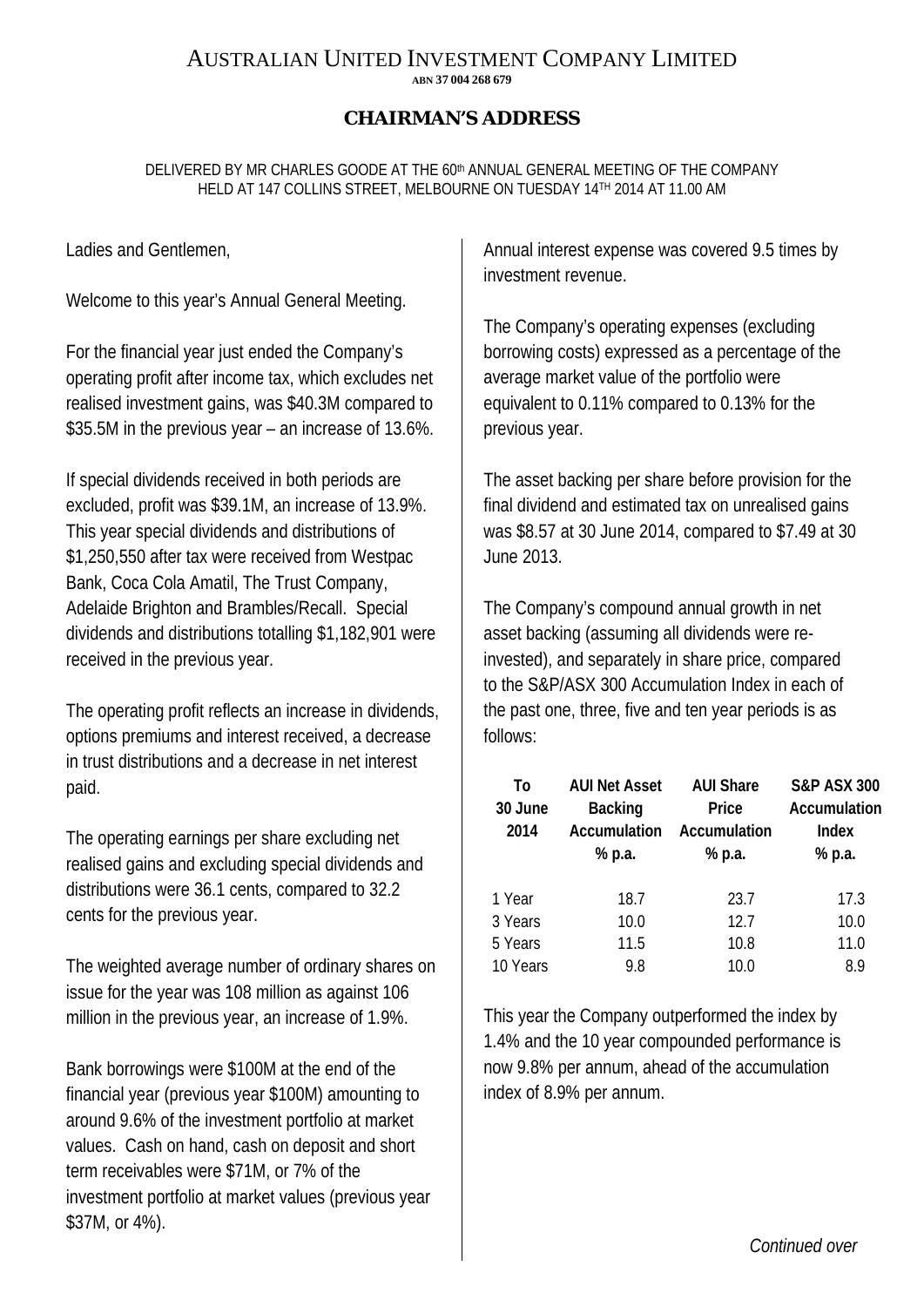The Company's net asset backing accumulation performance is after tax and expenses and the impact of the Company's gearing for which no allowance is made in the index.

The final dividend for the year ending 30 June 2014 is 17.5 cents per share fully franked which, with the interim dividend of 14.5 cents per share fully franked, makes a total dividend for the year of 32 cents per share fully franked, an increase of 2.5 cents on last year. The dividend has been increased every year over the last 21 years except one in 2009 when it was held steady.

The portfolio of the Company is invested in Australian equities and at balance date was spread over 39 companies. The Annual Report provides a list of the shareholdings at 30 June 2014 and 30 June 2013; the changes to the portfolio during the year; the percentage of the investment portfolio in terms of market values of each investment; and the twenty-five largest investments ranked in order of size at 30 June 2014.

The largest investments in terms of market value at balance date were ANZ Bank, Commonwealth Bank, Westpac Bank, BHP Billiton, National Australia Bank, Wesfarmers and Rio Tinto. These seven investments at 30 June 2014 comprised 50% of the portfolio and our twenty-five largest investments comprised 87% of the portfolio.

In the year to 30 June 2014 the portfolio was revalued up by \$110M to a market value of \$970M (2013: revalued up by \$126M to a market value of \$865M), the change being taken directly to the asset revaluation reserve.

The share portfolio was invested as to 74% in the top 20 companies by market capitalisation; 10% in companies 21 to 50 in size; 4% in companies 51 to 100; and 12% in companies outside the largest 100 companies.

At 30 June 2014 the main sectors of the portfolio were Financials 41%, Resources 26%, Consumer Staples 10%, Industrials 6% and Healthcare 4%. Cash on hand and short term receivables at 30 June 2014 were 7% of the portfolio.

Since the end of the financial year, we have disposed of our holdings in Echo Entertainment and Adelaide Brighton, and reduced our holdings in Bradken and QBE Insurance. We have added to our holdings in BHP and Sonic Healthcare and added Amcor, ASX and IOOF to our portfolio.

At 30 September the composition of our portfolio was broadly 40% in Financials, 24% Resources, 12% Consumer Staples, 7% Healthcare and 3% Industrials. Cash on hand and short term receivables were 5%.

Our net asset backing per share based on investments at market values and after provision for tax on realised gains, but not net unrealised gains and losses, and after allowing for the final dividend was \$8.40 at 30 June, 2014 and \$8.34 at 30 September, 2014.

AUI is a long term investor and does not intend disposing of its total portfolio. However, under current accounting standards the Company is required to provide for estimated tax that would arise on a theoretical disposal of the entire portfolio. After deducting this provision the net asset backing at 30 June 2014 was \$7.19 per share and at 30 September 2014 was \$7.19.

## Outlook:

We are not as bullish on world equity markets as we were last year, in fact we are cautious due to:

(a) The need for Governments to reduce their deficits and also their borrowings relative to gross domestic product;